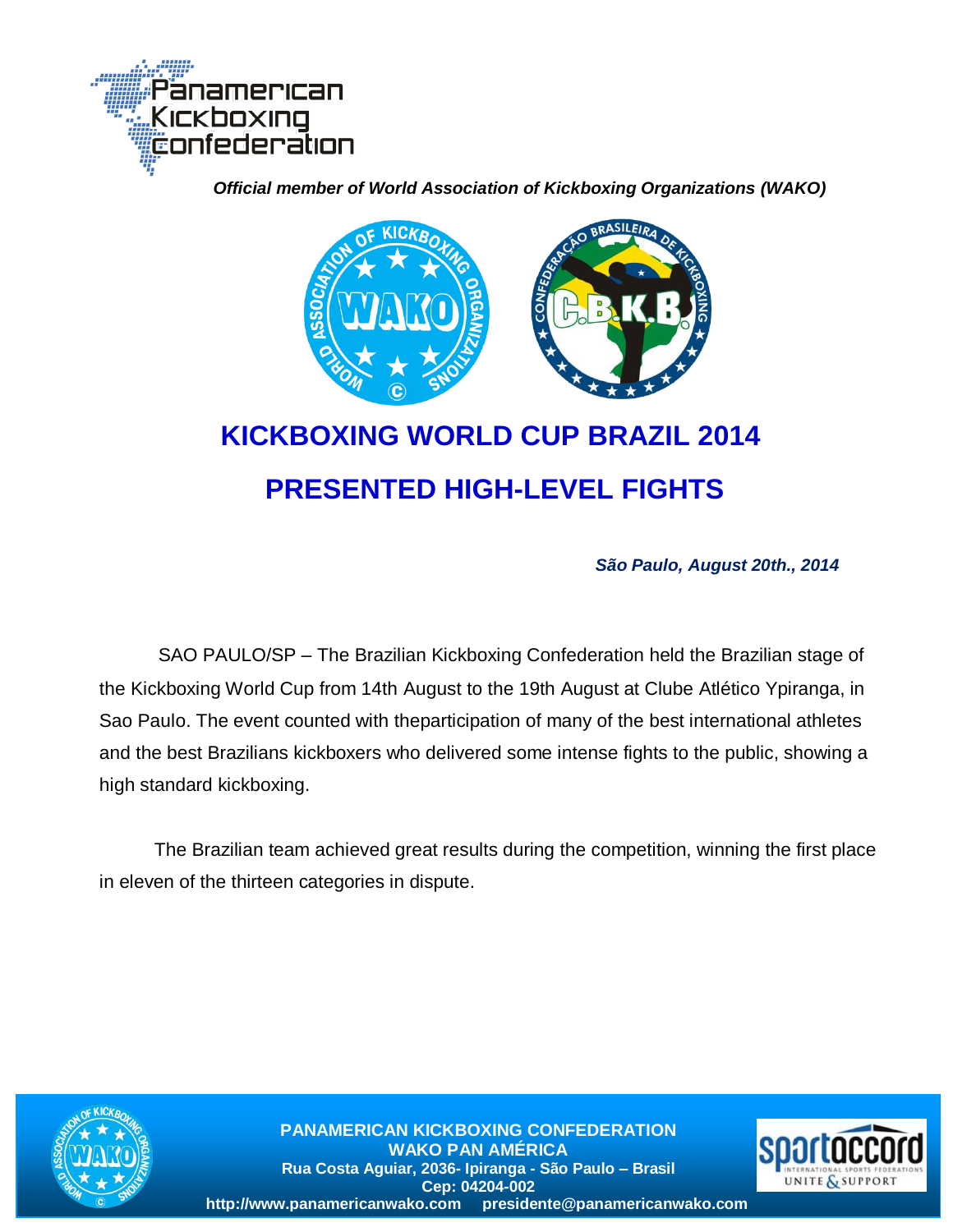

 *Official member of World Association of Kickboxing Organizations (WAKO)*

## **OFFICIAL RESULTS**

#### **Champion Low Kicks FEMALE -56 Kg**

Ivani Ferreira (BRA)

#### **Champion Low Kicks FEMALE -60 Kg**

Caroline Bartier (BRA)

#### **Champion K1 FEMALE +70 Kg**

Barbara Nepomuceno (BRA)

#### **Champion K1 MALE -71 Kg**

Wellington Tom (BRA)

#### **Champion Low Kicks MALE -75 Kg**

Patrick Silva (BRA)

### **Champion K1 MALE -75 Kg**

Wallace Lopes (BRA)



**PANAMERICAN KICKBOXING CONFEDERATION WAKO PAN AMÉRICA Rua Costa Aguiar, 2036- Ipiranga - São Paulo – Brasil Cep: 04204-002 http://www.panamericanwako.com presidente@panamericanwako.com**

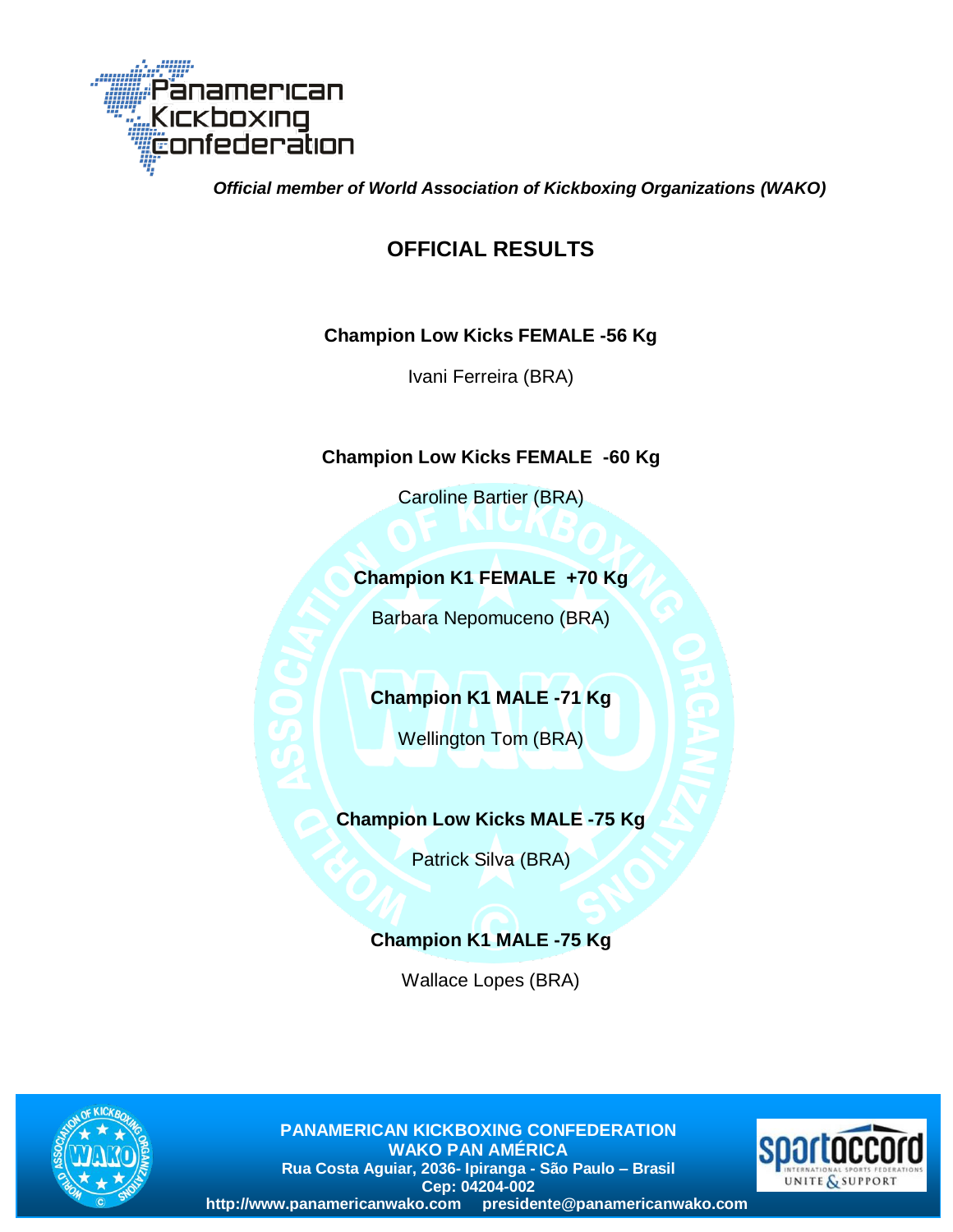

 *Official member of World Association of Kickboxing Organizations (WAKO)*

#### **Champion Low Kicks MALE -86 Kg**

Francisco Araújo (BRA)

#### **Champion K1 MALE -81 Kg**

Vitor Oliveira (BRA)

#### **Champion K1 MALE +91 Kg**

Felipe Micheletti (BRA)

### **Champion Low Kicks MALE -57 Kg**

Rafael Spin (BRA)

#### **Champion K1 MALE -57 Kg**

Ignacio Caplonch (ARG)

#### **Champion Low Kicks MALE -63,5 Kg**

German Baltazar (EUA)

#### **Champion Low Kicks MALE -81 Kg**

Thiago Michel (BRA)



**PANAMERICAN KICKBOXING CONFEDERATION WAKO PAN AMÉRICA Rua Costa Aguiar, 2036- Ipiranga - São Paulo – Brasil Cep: 04204-002 http://www.panamericanwako.com presidente@panamericanwako.com**